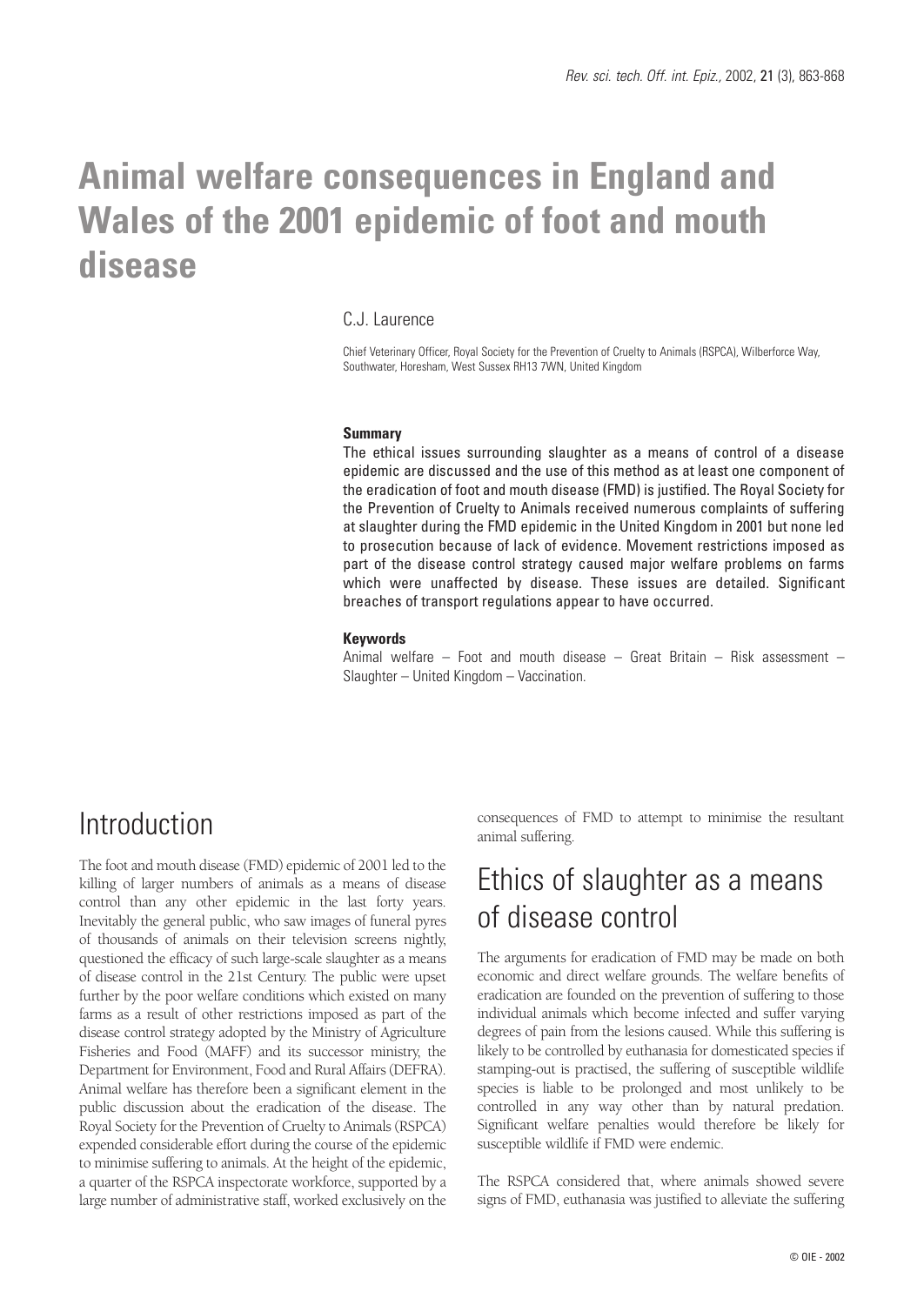of the affected animal. Similarly, where an animal was at a high risk of transmitting the disease to another, either in the same group or in another with which it had had significant contact, the RSPCA supported the slaughter of the infected animal to control the epidemic and therefore prevent the suffering of other animals.

The economic benefits of the continuing ability to export meat and dairy products have been debated at length but are not of primary concern to the RSPCA. However, a change in the value of an animal should it show signs of disease is often associated with a subsequent change in attitude of the owner of the animal. Significant resources are unlikely to be expended on the health and welfare of production animals of low capital value, whereas high-value animals receive significantly better treatment. Therefore, anything which has the effect of reducing the fiscal value of farm animals is likely to have an impact on their welfare. The loss of export markets inevitably reduces the value of animals and so exports do indirectly affect welfare. Needless to say, the RSPCA is strongly against live export because of the welfare penalties implicit in long distance transport, but a carcass trade is still an important stimulus to the value of farmed animals.

The issues surrounding the use of vaccination as a means of disease control will no doubt be debated elsewhere. Regrettably, the public debate on such matters during the epidemic was generally of poor quality and supported by little sound science or acceptance of what was commercially available at the time. Little effort or resources have been committed in recent years to developing modern vaccination schemes for use as part of a disease control programme. This omission may well have had a significantly adverse effect on overall animal welfare.

However, the slaughter of large numbers of apparently healthy animals as a part of the contiguous cull caused significant disquiet and was a policy to which the RSPCA was opposed from the outset. The logic of killing animals which are assessed as being likely to be infected and not yet showing clinical signs is entirely supportable. However, the unnecessary killing of animals which are unlikely to be infected can be prevented by proper risk assessments for each group of animals. These assessments should be carried out locally, taking into account a number of factors including geography and weather, as well as other means of potential disease spread from infected premises. Important disease vectors include humans and vehicles. Biosecurity is therefore an essential factor which should also be included in risk assessment. From the information available, it seems clear that in many instances, no proper risk assessment was conducted and many animals were apparently killed without good cause.

The increase in the numbers of animals to be killed also imposed additional strain on the resources mobilised for the slaughter procedures and consequently reduced the quality of slaughter. This issue will be addressed later. A further likely consequence was an increase in the interval between the diagnosis of disease and slaughter, with animals continuing to excrete virus during this period. Published epidemiological models (3) show that reducing the diagnosis-to-slaughter interval is a critical factor in controlling the disease and it seems likely that the increased numbers, and hence increased interval, may have contributed to the spread of disease in addition to augmenting the numbers of animals killed. The many additional movements of personnel and vehicles necessitated by the increased slaughter may also have contributed to the spread of the disease.

In spite of the fact that a lot of prime breeding stock was culled, a large proportion of the animals would have been slaughtered as part of the normal production process. However, the fact that their death may have served no real purpose does affect the attitudes of society and engenders a sense of waste and so, moral indignation.

# **Slaughter**

The animals slaughtered directly as a result of FMD were mainly killed on farms. The slaughter technique varied according to the conditions on the farm and the age and species of animal to be slaughtered. The three main techniques used were as follows:

- captive bolt weapon followed by pithing or bleeding
- free bullet weapon
- chemical.

In addition, many uninfected animals subjected to movement restrictions were killed at slaughterhouses and their carcasses rendered. The monitoring of such slaughter was undertaken in the usual way and the RSPCA has no evidence to suggest that standards in abattoirs were any different from those pertaining in normal circumstances.

The slaughter of animals both in abattoirs and for disease control is regulated by the 1995 Welfare of Animals Slaughter or Killing Regulations (WASK) which stipulate the method of slaughter for each species (1). Different schedules relate to different circumstances where killing may be undertaken. Schedule 9 relates to slaughter for the purpose of disease control and when a captive bolt is used to stun the animal, the Regulations state:

'(e) captive bolt, provided that:

*i*) the animal is either pithed or the blood vessels in its neck are severed without delay afterwards and in any event before the animal regains consciousness and

*ii*) apart from the requirements in *i*) above, nothing more is done to the animal before it has been ascertained that the animal is dead.'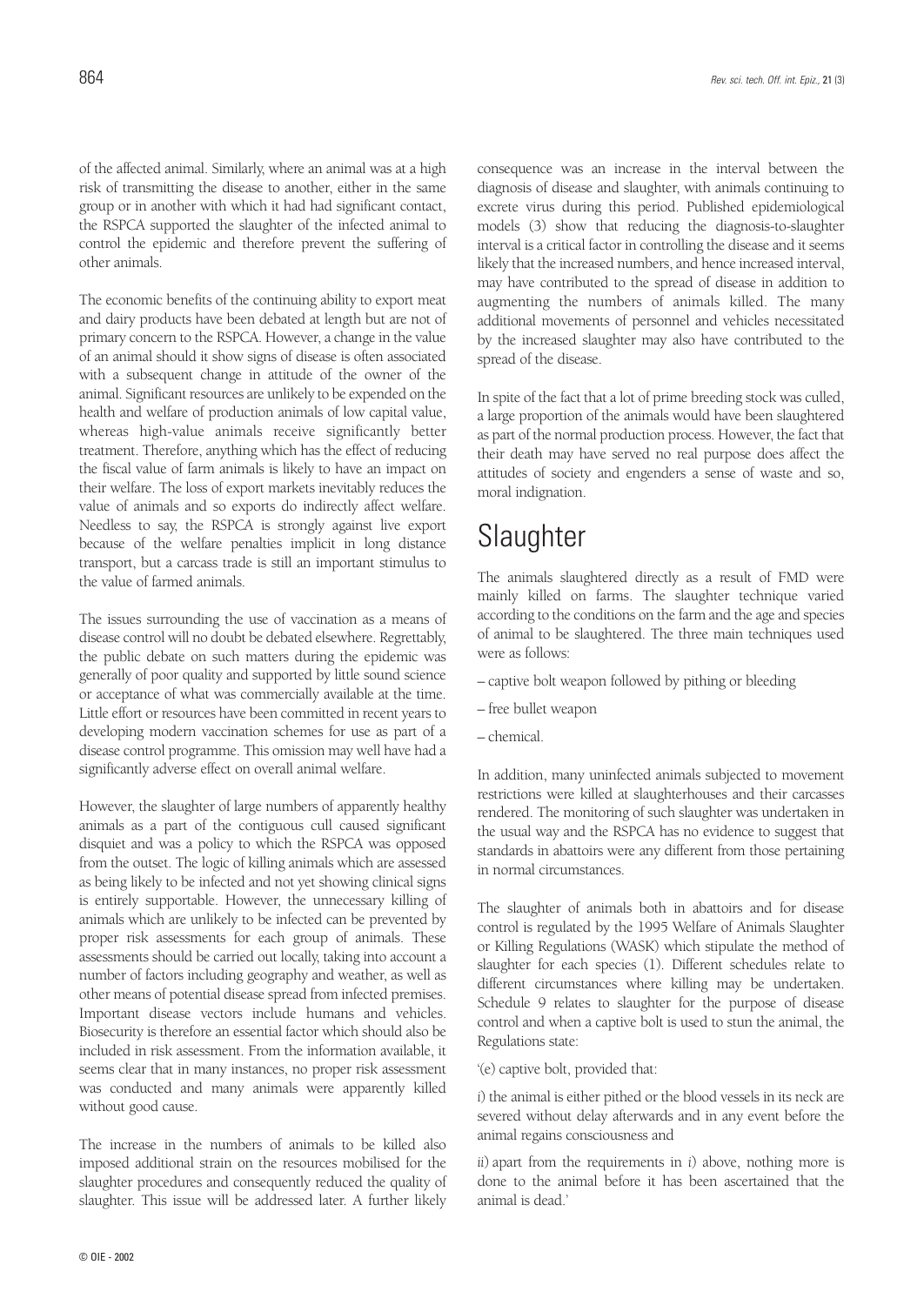The RSPCA received complaints during the FMD epidemic from members of the public relating to slaughter incidents on 130 premises, with 83 being fully investigated. In spite of having extensive biosecurity training, RSPCA inspectors were unable to gain access to the majority of slaughter sites and were therefore unable to effectively monitor the efficacy of slaughter techniques. However the complaints received were all investigated with a view to raising charges of causing unnecessary suffering, under the 1911 Protection of Animals Act. Inevitably, there was no access to forensic material for any case as carcasses had been disposed of by the time that the RSPCA managed to reach the location. This is largely the reason why no case has come to prosecution.

The complaints varied considerably in nature. In a significant number of cases, animals were said to show signs of consciousness some hours after being stunned with a captive bolt pistol; some were even said to be standing. Most killing was carried out by slaughtermen seconded from abattoirs. In an abattoir, stunning with a captive bolt pistol is followed rapidly by bleeding and the blood loss causes death. On a farm situation and because FMD virus is carried in the bloodstream, it was not desirable to bleed animals. The animals should have been pithed, but this process has now been altered in slaughterhouses by Statutory Instrument 2001 No. 447 of The Restriction on Pithing (England) Regulations 2000 (2), as part of the control measures of transmissible spongiform encephalopathies. Many slaughtermen seemingly failed to pith animals after stunning or to ensure they were dead, which led to recovery of consciousness later which is in clear breach of WASK regulations.

In general, veterinary surgeons appear to have supervised slaughter, but at the height of the epidemic, veterinarians were tasked to concurrently supervise multiple slaughter sites which might be many miles apart. Clearly, proper supervision of slaughtermen in such circumstances is impossible and this operational decision by MAFF may have contributed to some instances of inappropriate slaughter.

On other occasions, animals which were unused to restraint were apparently slaughtered using free bullet weapons. Where such animals were adequately penned before slaughter, few problems were reported to the RSPCA. However, where penning was not used, a number of instances were reported where attempts of the slaughtermen at killing led to the panicking of the animals and on occasions, their escape.

A small number of mass slaughter sites were established where dangerous contact animals were killed. At the largest of these sites at Great Orton in Cumbria, the RSPCA provided inspectors to monitor slaughter almost throughout the operation. A temporary slaughterhouse, comprising short-term holding pens and covered slaughter pens, was erected by the

army, and carcasses were buried on site. The site was well supervised and the welfare of animals safeguarded.

Significant numbers of very young lambs were killed. In general, this was undertaken by injection of pentobarbitone sodium using the intracardiac route. The route is specifically mentioned as appropriate on many data sheets for the drug and on those occasions when the author witnessed the method used by veterinary surgeons, the technique appeared not to cause any suffering. However, questions were raised about whether the technique was appropriate and a few veterinary anaesthetists expressed concern. Further research would be helpful to clarify whether such concern is justified.

In summary, there is some evidence of inappropriate slaughter on a significant number of occasions with clear breaches of WASK regulations and in many of these instances, supervision was clearly inadequate. Where supervision was good and adequate facilities provided, animal welfare seems to have been satisfactory.

One other issue was raised during the epidemic. The epidemic started at the height of the gestation period for sheep and because the majority of infected animals to be slaughtered were sheep, many animals killed were heavily pregnant. The fate of the foetuses, which were often at full term, caused some adverse comment as it was not clear whether death by inevitable anoxia following the death of the ewe was free from distress. No specific evidence could be found to support the assertion that no distress was caused. The RSPCA therefore suggested, on the precautionary principle, that heavily pregnant animals should first be sedated with a suitable drug which crossed the placenta. While this advice was followed on some occasions, there were many others where it clearly was not. Further research in this area would be helpful.

### Movement restrictions

Movement restrictions inevitably play a major part in the control of an epidemic. In the FMD epidemic, these restrictions resulted in significant animal welfare consequences. While these have been in part ameliorated by Government-sponsored slaughter schemes, the RSPCA used up to a quarter of its inspectors to provide assistance to farmers at the height of the epidemic.

British farming methods entail significant movements of livestock. These may be as simple as movement of dairy cattle within a farm, movement of fat animals to slaughter or transport of ewes to and from winter keep. During the FMD epidemic, all such movement was at first halted and later performed under licence only. The licence system was slow and bureaucratic and, at least at first, insufficiently resourced. It is believed the consequence of this was more animal suffering than that caused to animals slaughtered directly. A number of different circumstances caused difficulty.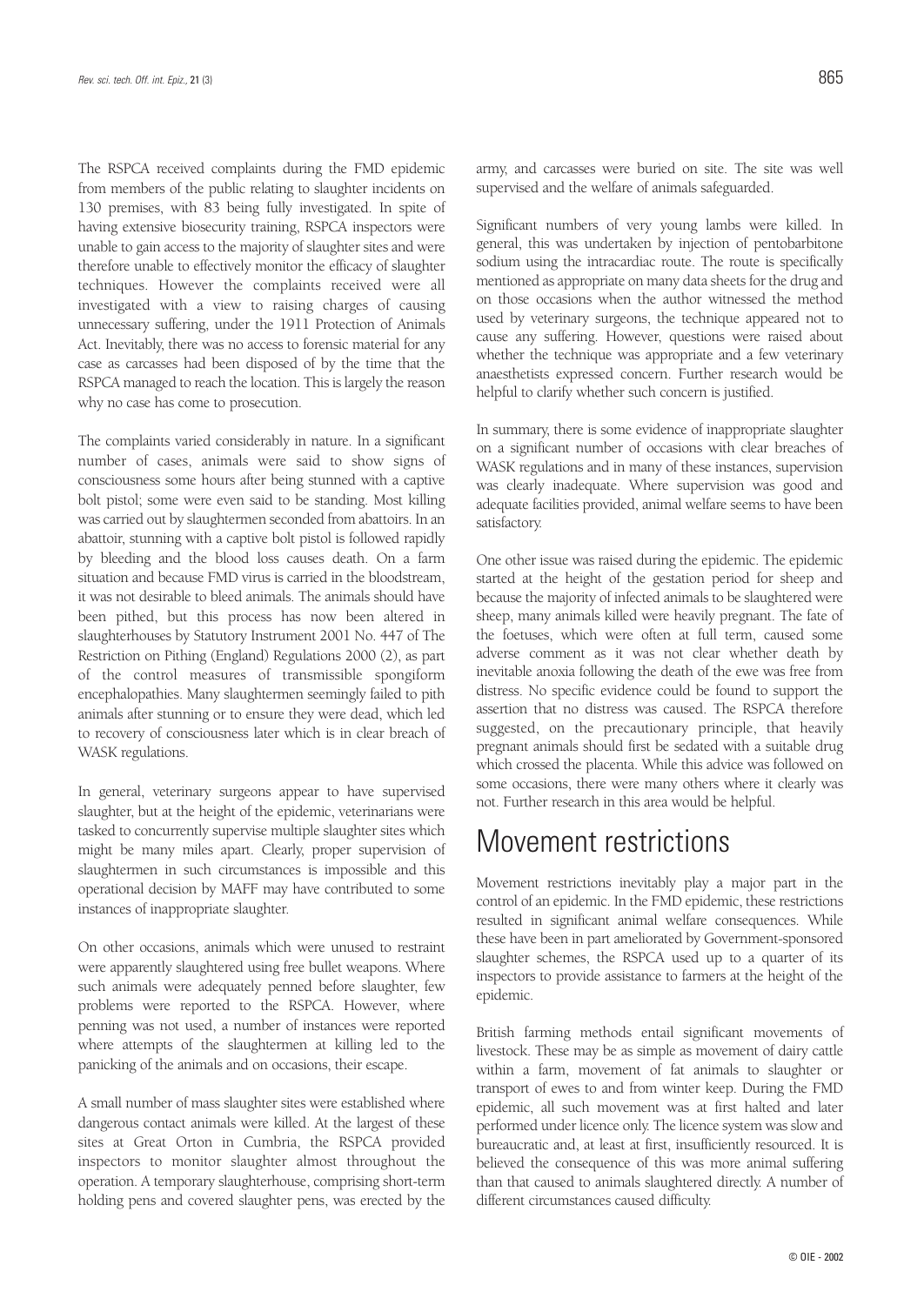In intensive farming systems, the space in fattening pens is limited although the input from new-born stock is continuous. This is particularly true for the pig industry so that, if fat stock are not regularly sent for slaughter, overcrowding rapidly becomes a problem, potentially resulting in cannibalism. This became a feature of the epidemic at an early stage. Once movement to slaughter was licensed the problem was resolved, particularly in disease-free areas which fortunately included most areas of the country where the majority of pig farms are located.

Hill sheep are generally over-wintered on lowland keep which may be many miles from the home farm. In particular, root crops in East Anglia are used. As the epidemic began in mid-February, many pregnant ewes were still on winter keep and could not be moved to other neighbouring fields or returned to their home farms. Spring 2001 was one of the wettest for many years and the fields rapidly became a quagmire. Farmers were often many miles away and therefore unable to properly monitor their stock. To compound the welfare difficulties of these animals, many began to lamb and some farmers were unable or unwilling to provide any significant assistance. The RSPCA deployed a task force of staff to East Anglia and undertook an extensive and successful lambing programme for many thousands of these ewes.

The Livestock Welfare Disposal Scheme (LWDS), introduced by the Government, was intended to alleviate overstocking where this was causing welfare problems on farms. Animals were initially valued at a relatively inflated price which increased demand well beyond the capacity of the bureaucracy and significant delays between a farmer applying to enter stock into the LWDS and removal of the stock to slaughter were therefore observed. Where welfare conditions on farms were relatively good, this did not cause a problem, but in many instances conditions were such that in normal circumstances, the RSPCA would have considered prosecution under the 1911 Act. To allow better prioritisation of applications to the LWDS, RSPCA inspectors were tasked to visit farms and assess the welfare of the animals being introduced. Where welfare was very poor, farmers were provided with the resources (often financial) to allow them to improve conditions until the animals could be removed as high priority cases. Up to 80 inspectors, a quarter of the inspectorate, were relieved of their normal duties and deployed on this task for many weeks at the height of the epidemic.

In general, the most scarce resources were forage and bedding. The RSPCA ran a brokerage system in an attempt to bring together those farmers who were prepared to donate or sell items to those desperately in need. The scheme ran locally initially but was later extended nationally. However, the scheme was most successful in the south-west in co-operation with the Arthur Rank Centre (ARC)-Addington Fund and received matched funding by the Government. Although there was considerable local variation in shortages and a mercifully late

autumn meant grass continued to grow for longer than usual in many areas, brokerage schemes remained active well after the last reported case of FMD.

In the United Kingdom, cattle over thirty months of age do not enter the food chain as a precaution against bovine spongiform encephalopathy (BSE). These cattle are killed and their carcasses rendered under the Over Thirty Months Scheme (OTMS). Movement restrictions and insufficient rendering capacity for carcasses resulted in the suspension of OTMS and since the animals were not eligible to enter the LWDS, this also led to overstocking on farms. While there was no direct deleterious effect on the welfare of many of these cattle, they continued to occupy space and eat forage which compounded the shortages detailed above.

### **Transport**

The introduction of the LWDS and the centralisation of slaughter at some large sites such as Great Orton resulted in many animals being transported to slaughter at a stage of their life cycle which would be unusual in normal circumstances. Transport of live animals is controlled by the 1997 Welfare of Animals Transport Order (WATO). Specific exclusions of animals fit to be transported include animals late in gestation and those in the first few days of life, generally before the umbilical cord has healed, together with any animal which is unfit.

The schemes such as the LWDS, introduced to allow animals to be removed from overcrowded farms, inevitably required transport of animals under licence. However, Article 6 of the WATO does allow that, under exceptional circumstances, those animals which are usually deemed unfit for transport, can be transported providing that the intended journey is not likely to cause them unnecessary additional suffering. RSPCA inspectors intervened on a number of occasions to prevent the transport of heavily pregnant ewes which were destined for a long journey to the slaughter site at Great Orton. These animals were then slaughtered *in situ*. However, several reports of ewes lambing in transit were received.

### Conclusion

The RSPCA was heavily involved in the consequences of the FMD epidemic. There was significant evidence that the welfare of many animals was adversely affected both directly and indirectly by measures taken to control the disease. No lessons appear to have been learned from previous disease epidemics regarding the consequences of such measures. Suitable contingency planning taking into account welfare considerations as well as scientific advances will hopefully be developed in preparation for future outbreaks.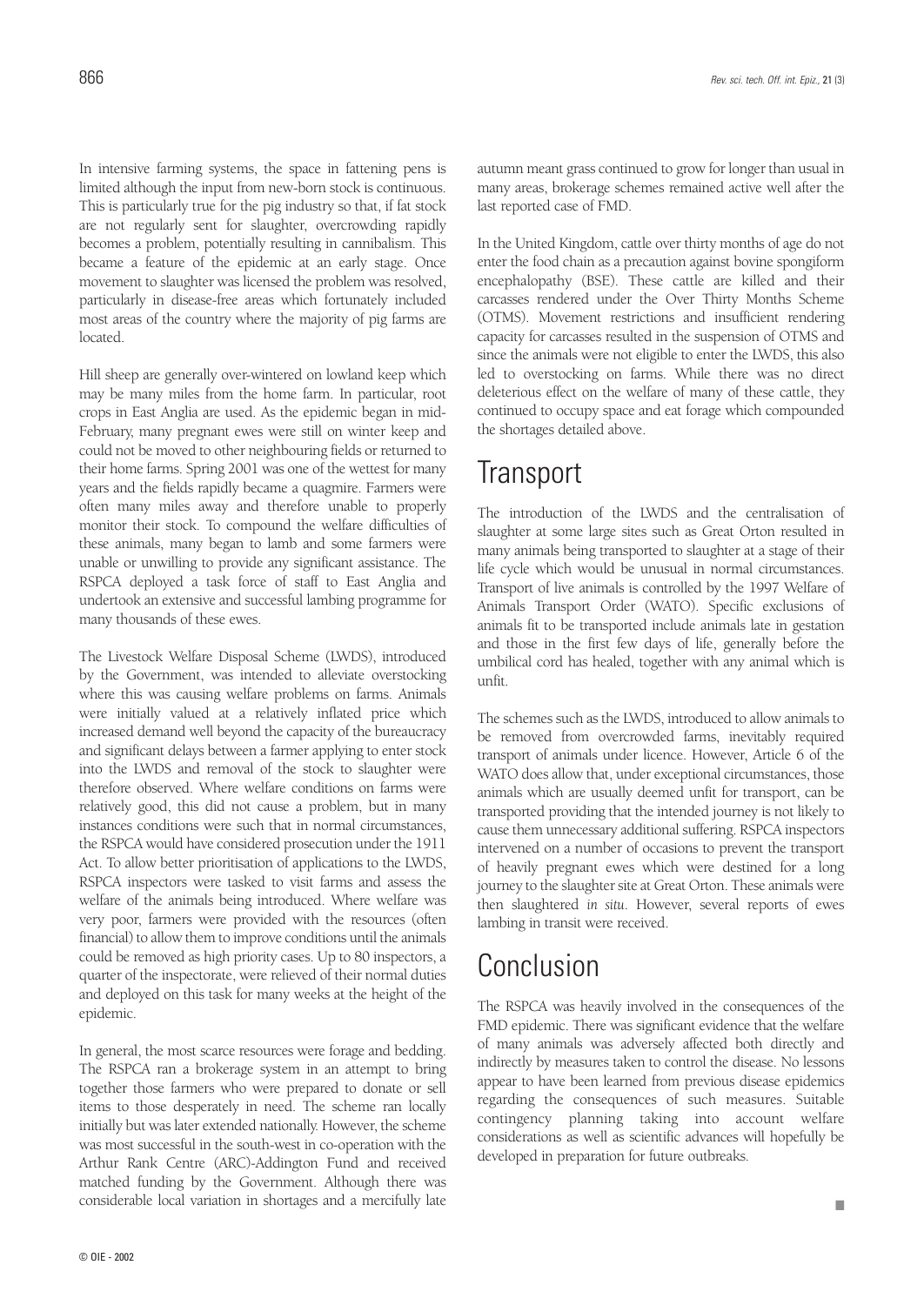### **Conséquences pour le bien-être animal de l'épizootie de fièvre aphteuse survenue en Angleterre et au pays de Galles en 2001**

C.J. Laurence

#### **Résumé**

L'auteur aborde les problèmes éthiques soulevés par l'abattage en tant que moyen de lutte contre une épizootie et justifie le recours à cette méthode comme l'une des composantes de l'éradication de la fièvre aphteuse. La Société royale pour la prévention de la cruauté envers les animaux (Royal Society for the Prevention of Cruelty to Animals) a reçu de nombreuses plaintes concernant les souffrances infligées aux animaux lors des abattages pratiqués durant l'épizootie de fièvre aphteuse qui a sévi au Royaume-Uni en 2001. Toutefois, ces plaintes n'ont donné lieu à aucune poursuite, faute de preuves. Les restrictions imposées aux déplacements d'animaux dans le cadre de la stratégie de lutte contre la maladie, ont été à l'origine de problèmes importants pour le bien-être des animaux dans les exploitations non touchées par la maladie. Ces problèmes sont examinés dans le détail. Il semblerait que des infractions graves à la réglementation sur les transports aient été commises.

#### **Mots-clés**

Abattage – Bien-être animal – Évaluation du risque – Fièvre aphteuse – Grande-Bretagne – Royaume-Uni – Vaccination.

■

### **Consecuencias sobre el bienestar animal de la epidemia de fiebre aftosa de 2001 en Inglaterra y Gales**

C.J. Laurence

#### **Resumen**

El autor aborda las cuestiones éticas que rodean el sacrificio sanitario como medida de control de una epizootia y justifica la aplicación de este procedimiento como uno de los elementos integrantes de la campaña de erradicación de la fiebre aftosa. La Sociedad Real de Prevención de la Crueldad con los Animales (Royal Society for the Prevention of Cruelty to Animals) recibió numerosas denuncias por los sufrimientos infligidos a los animales sacrificados durante la epizootia de fiebre aftosa que asoló el Reino Unido en 2001, pero ninguna de ellas acabó en los tribunales por falta de pruebas. Las restricciones al desplazamiento de animales impuestas como parte de la estrategia de lucha contra la enfermedad dieron lugar a graves problemas de bienestar animal en explotaciones no afectadas por la epizootia, cuestión que el autor trata en detalle. Todo parece indicar que se produjeron importantes violaciones del reglamento de transporte.

#### **Palabras clave**

Bienestar animal – Evaluación de riesgos – Fiebre aftosa – Gran Bretaña – Reino Unido – Sacrificio – Vacunación.

■